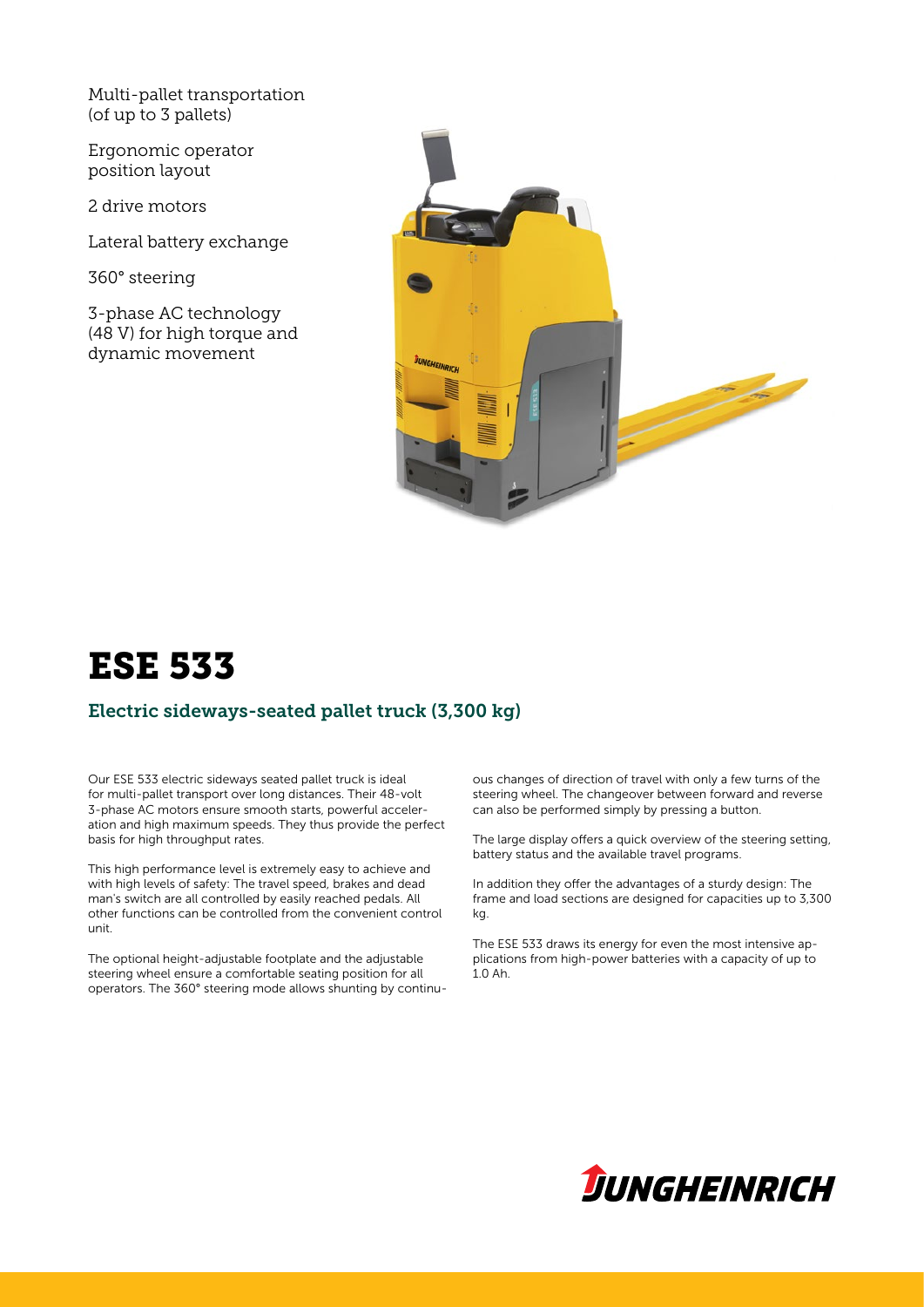# **ESE 533**



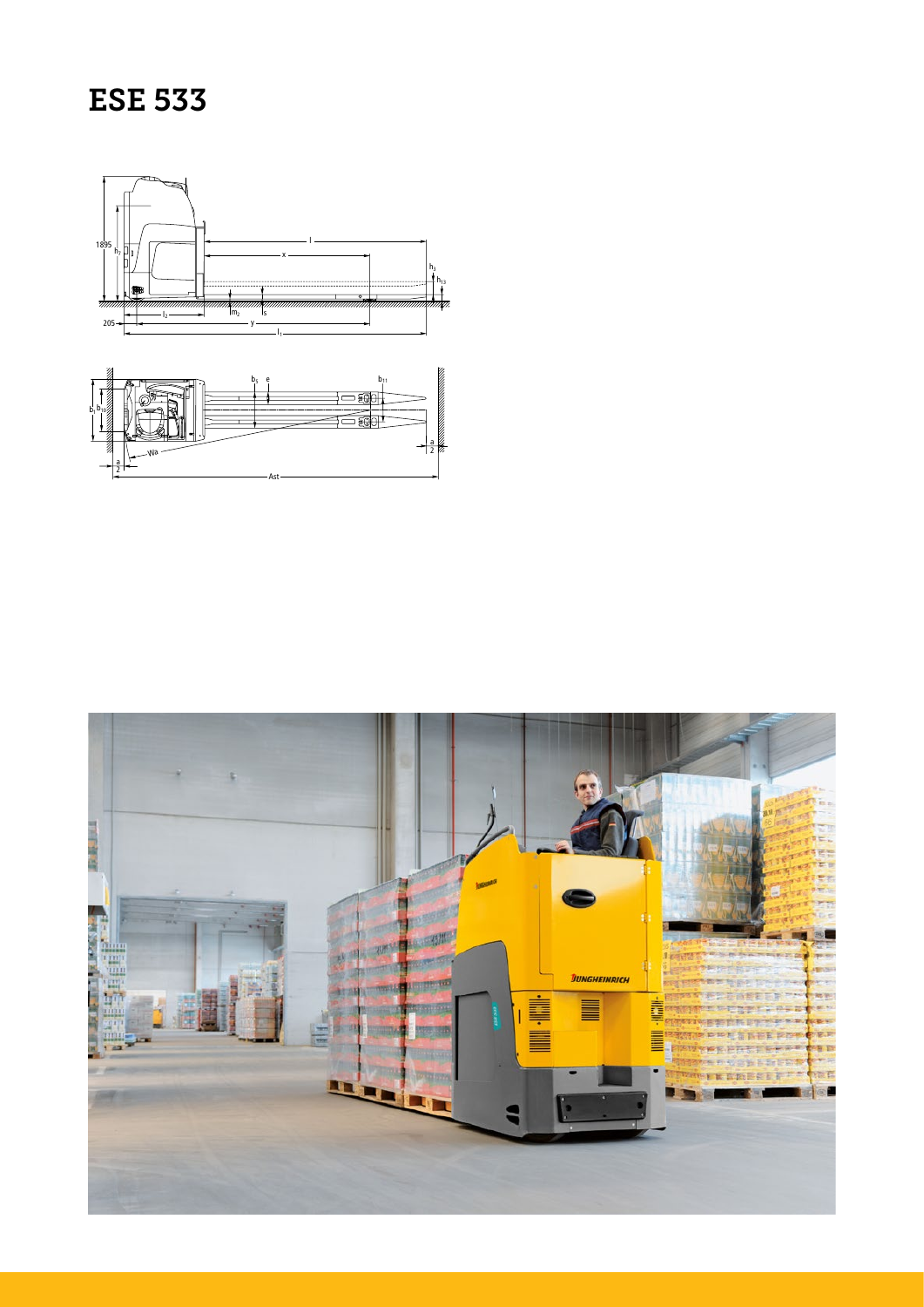# Technical data in line with VDI 2198

| dentification                     | 1.1               | Manufacturer (abbreviation)                                  |                    |              | Jungheinrich     |
|-----------------------------------|-------------------|--------------------------------------------------------------|--------------------|--------------|------------------|
|                                   | 1.2               | Model                                                        |                    |              | <b>ESE 533</b>   |
|                                   | 1.3               | <b>Drive</b>                                                 |                    |              | Electric         |
|                                   | 1.4               | Manual, pedestrian, stand-on, seated, order picker operation |                    |              | seat             |
|                                   | 1.5               | Load capacity/rated load                                     | $\mathsf Q$        | $\mathsf{t}$ | 3.3              |
|                                   | 1.6               | Load centre distance                                         | $\mathsf{C}$       | mm           | 1,800            |
|                                   | 1.8               | Load distance                                                | $\mathsf X$        | mm           | 2,630            |
|                                   | 1.9               | Wheelbase                                                    | y                  | mm           | 3,770 / 3,7201)  |
| Weights<br>Wheels / frame         | 2.1.1             | Net weight incl. battery (see row 6.5)                       |                    | kg           | 3,480            |
|                                   | 2.2               | Axle loading, laden front/rear                               |                    | kg           | 3,460 / 3,320    |
|                                   | 2.3               | Axle loading, unladen front/rear                             |                    | kg           | 2,750 / 730      |
|                                   | 3.1               | Tyres                                                        |                    |              | Vulkollan        |
|                                   | 3.2               | Tyre size, front                                             |                    | mm           | Ø 343 x 140      |
|                                   | 3.3               | Tyre size, rear                                              |                    | mm           | Ø 90 x 100       |
|                                   | 3.5               | Wheels, number front/rear $(x =$ driven wheels)              |                    |              | 2x/4             |
|                                   | 13.6              | Tread width, front                                           | $b_{10}$           | mm           | 592              |
|                                   | 3.7               | Tread width, rear                                            | $b_{11}$           | mm           | 380              |
| <b>Basic dimensions</b>           | 4.4               | Lift                                                         | $h_{\overline{3}}$ | mm           | 115              |
|                                   | 4.8               | Seat height/standing height                                  | h <sub>7</sub>     | mm           | 1,470            |
|                                   | 4.15              | Height, lowered                                              | $h_{13}$           | mm           | 95               |
|                                   | 4.19.1            | total length (long)                                          |                    | mm           | 4,895            |
|                                   | 4.20              | Length including fork shank                                  | $\mathsf{I}_2$     | mm           | 1,295            |
|                                   | 4.21              | Overall width                                                | $b_1/b_2$ mm       |              | 1,000            |
|                                   | 4.22              | Fork dimensions                                              | s/e/l mm           |              | 70 / 200 / 3,600 |
|                                   | 4.25              | Width across forks                                           | b <sub>5</sub>     | mm           | 580              |
|                                   | 4.32              | Ground clearance, centre of wheelbase                        | m <sub>2</sub>     | mm           | 20               |
|                                   | 4.34              | Aisle width for pallets $800 \times 1200$ lengthways         | Ast                | mm           | 5,196            |
|                                   | 4.35              | Turning radius                                               | $W_a$              | mm           | 3,982 / 3,9221)  |
| Performance<br>Electrics<br>Misc. | 5.1               | Travel speed, laden/unladen                                  |                    | km/h         | 19/20            |
|                                   | 5.2               | Lift speed, laden/unladen                                    |                    | m/s          | 0.056 / 0.06     |
|                                   | $\frac{1}{6}$ 5.3 | Lowering speed, laden/unladen                                |                    | m/s          | 0.052 / 0.05     |
|                                   | 5.7               | Gradeability, laden/unladen                                  |                    | $\%$         | 5/10             |
|                                   | 5.10              | Service brake                                                |                    |              | electric         |
|                                   | 6.1               | Drive motor, output S2 60 min.                               |                    | kW           | 6.9 / 6.92       |
|                                   | 6.2               | Lift motor, output at S3 15%                                 |                    | kW           | 3.0              |
|                                   | 6.3               | Battery as per DIN 43531/35/36 A, B, C, no                   |                    |              | no               |
|                                   | 6.4               | Battery voltage/nominal capacity K5                          |                    | V/Ah         | 48 / 1,000       |
|                                   | 6.5               | Battery weight                                               |                    | kg           | 1,450            |
|                                   | 8.1               | Type of drive control                                        |                    |              | Mosfet / AC      |
|                                   |                   |                                                              |                    |              |                  |

1) Lowered / raised

2) Performance of 1st motor / performance of 2nd motor

In accordance with VDI Guideline 2198 this data sheet provides details of the standard truck only. Non-standard tyres, different masts, optional equipment etc. may result in dif-<br>ferent values.